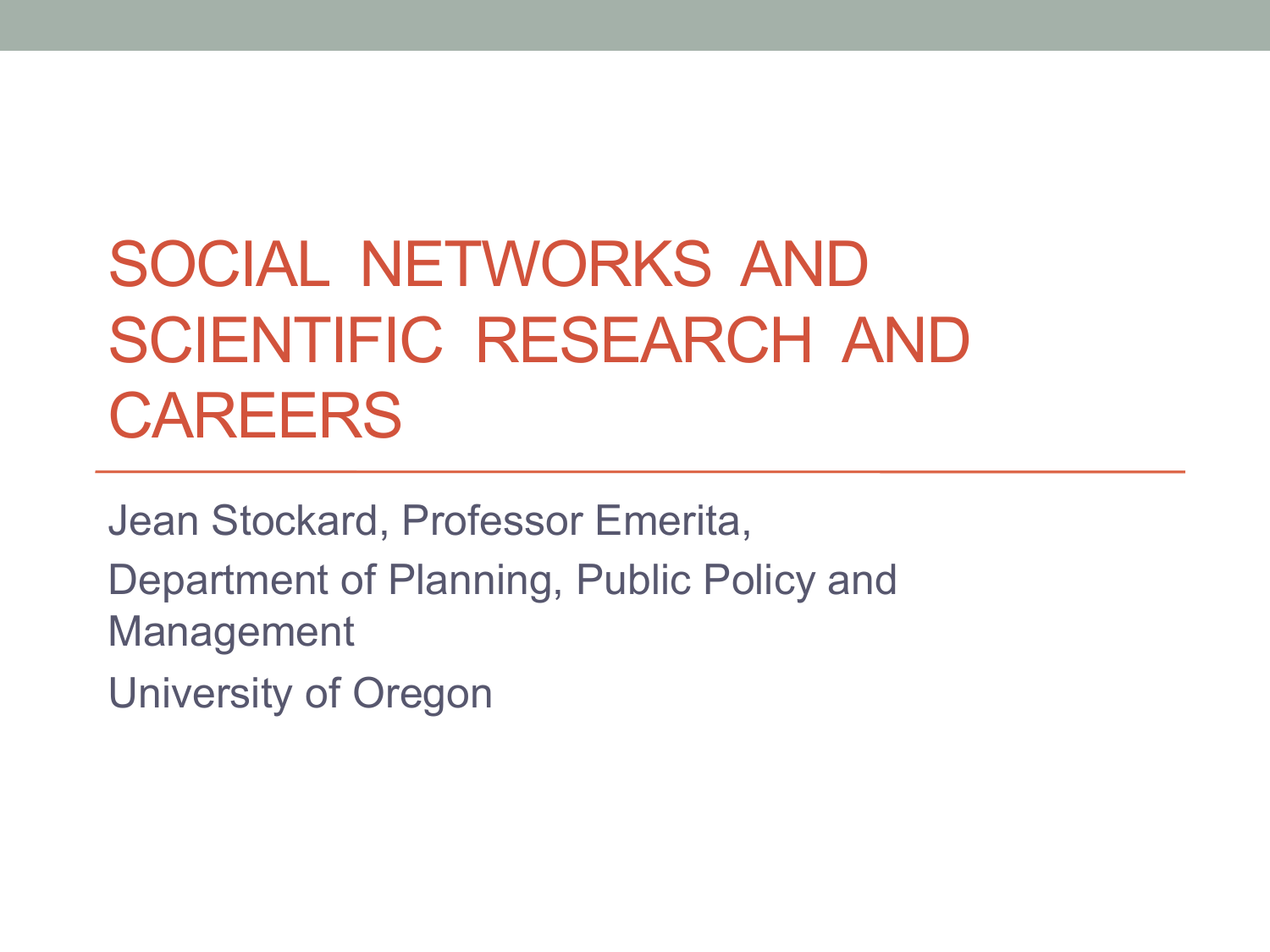### **Overview**

- Social Networks 101: The language of social networks
- Social networks and the success of groups and organizations
- Social networks and individuals' advancement
- Special issues for women in male-dominated fields
- Networks and effective disaster mitigation and preparation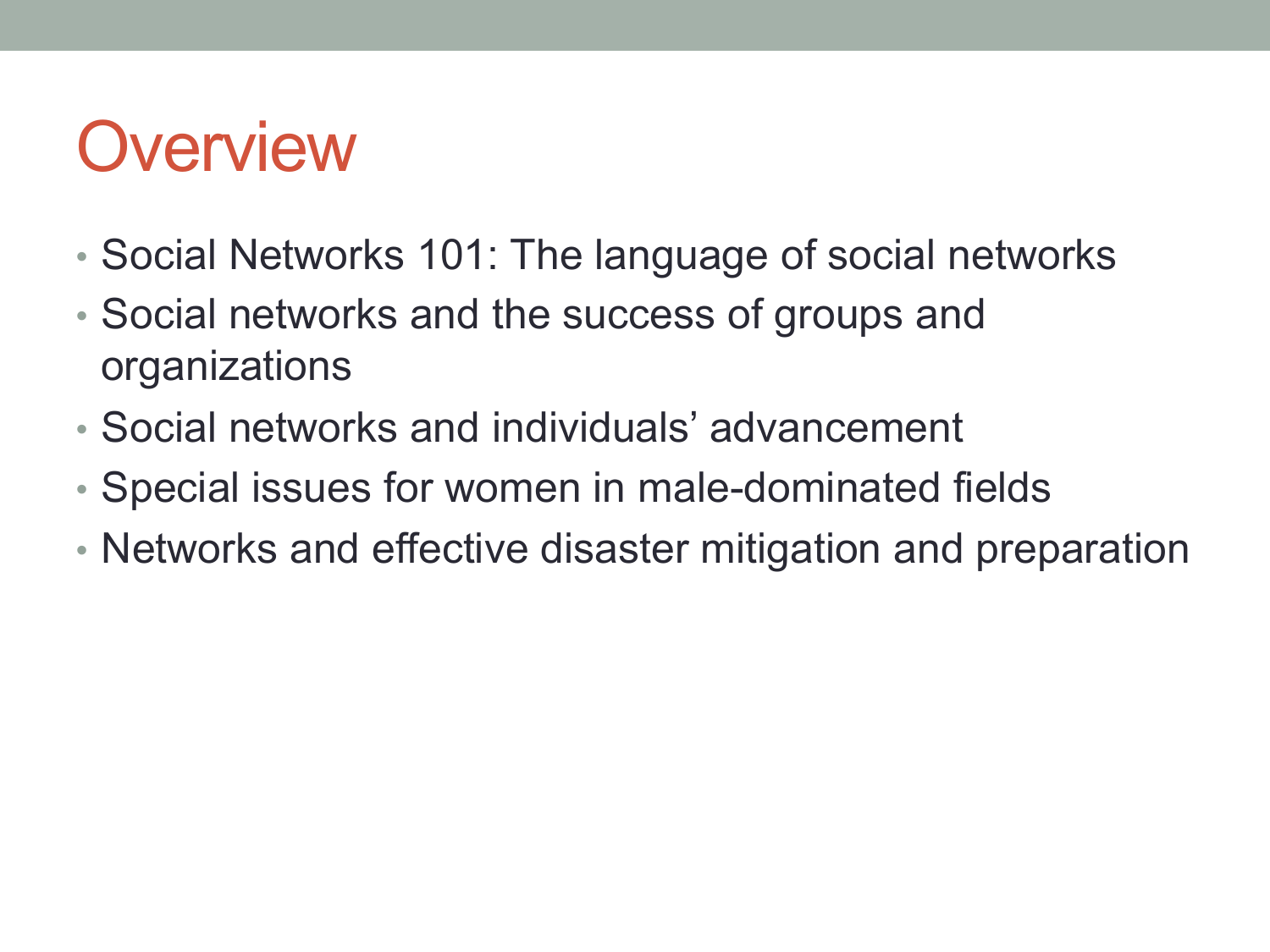# Social Networks

- Patterns of social relationships
- Connect social units (nodes)
- Connections are called social ties
- Occur at level of individuals, groups or organizations, and communities

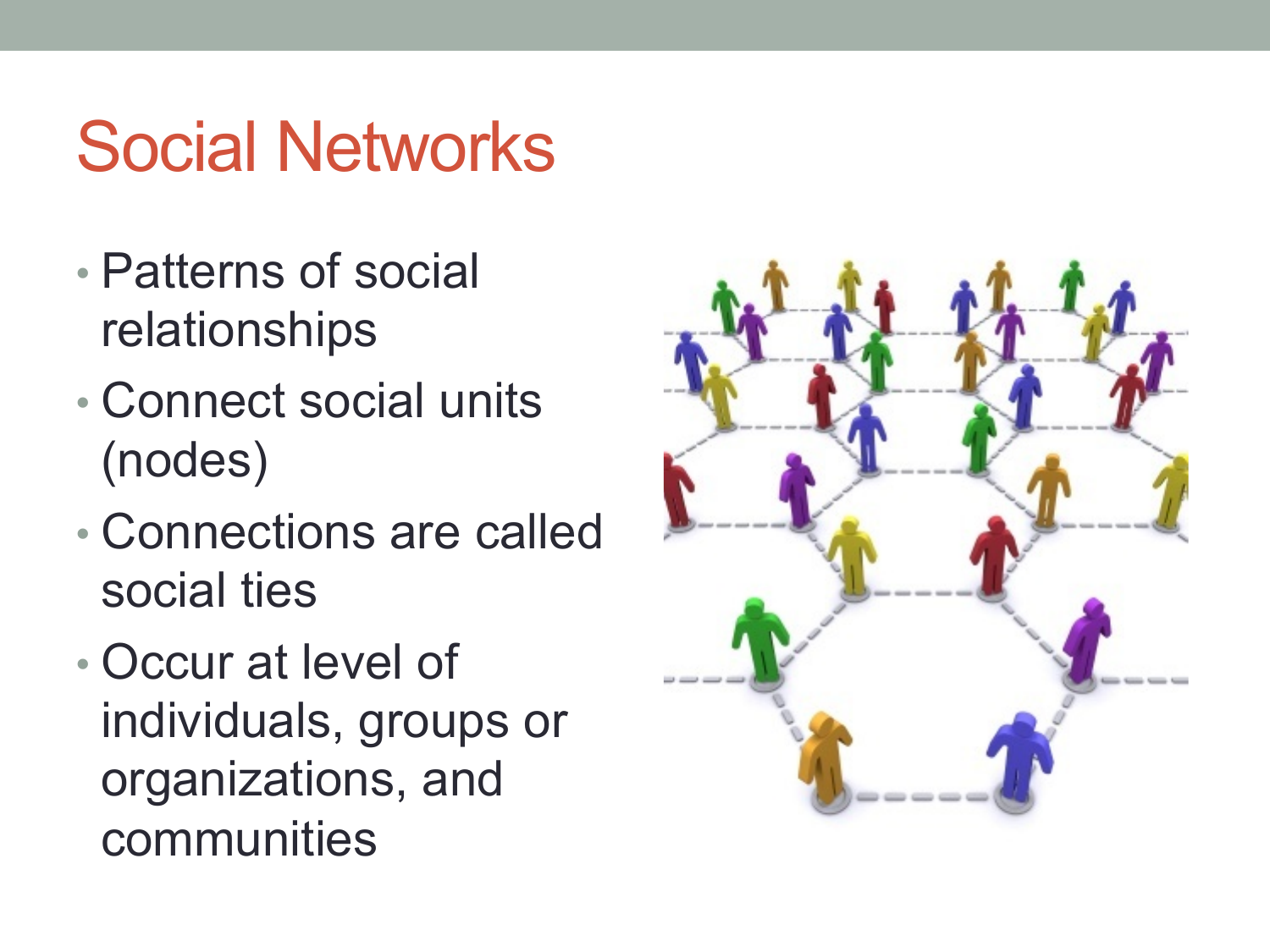#### United Nations University Organizations

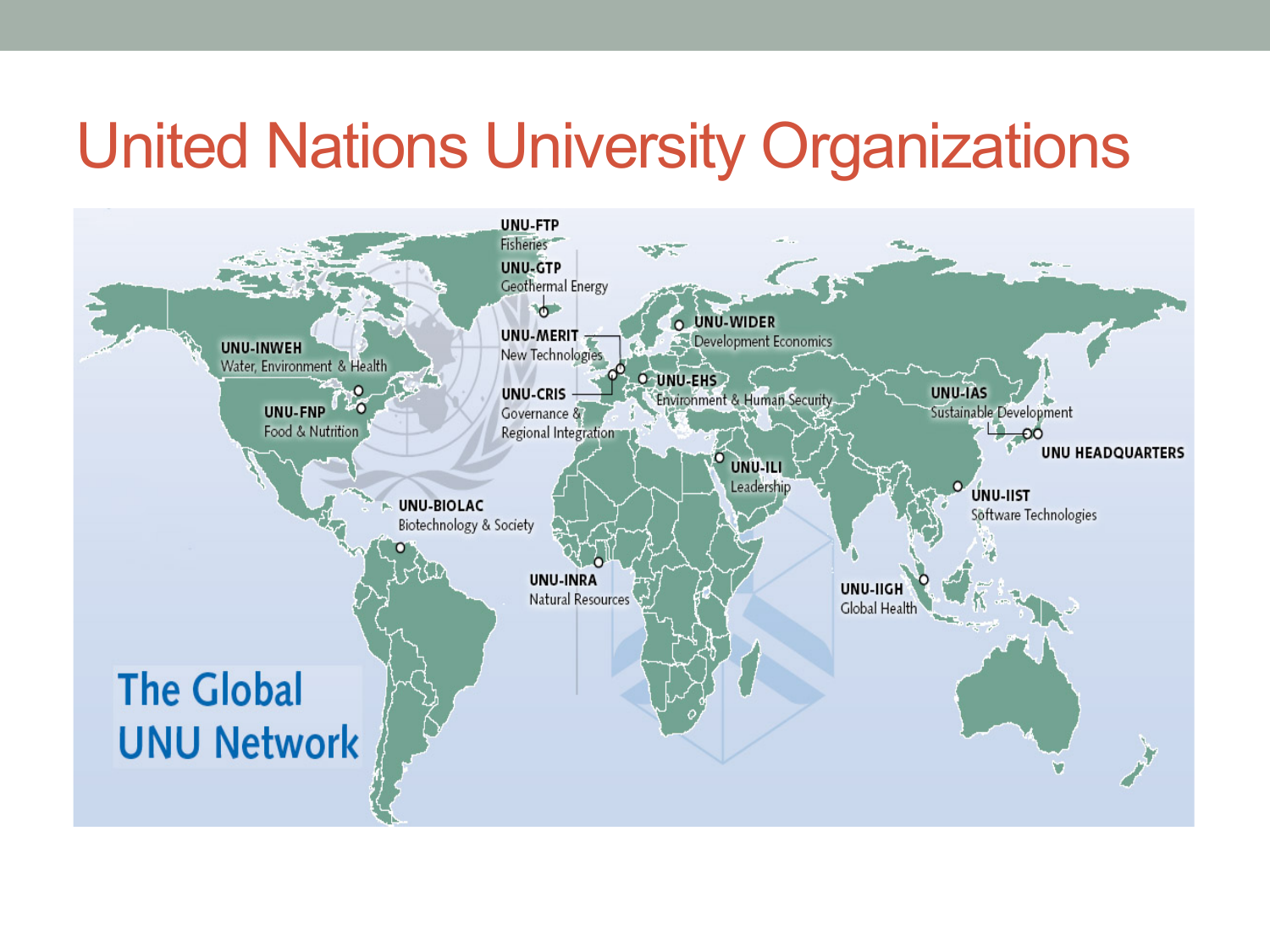# Network Terminology

- Strong ties
- Weak ties
- Density
- Extensivity
- Reciprocity
- Social Capital
- Opportunities and constraints

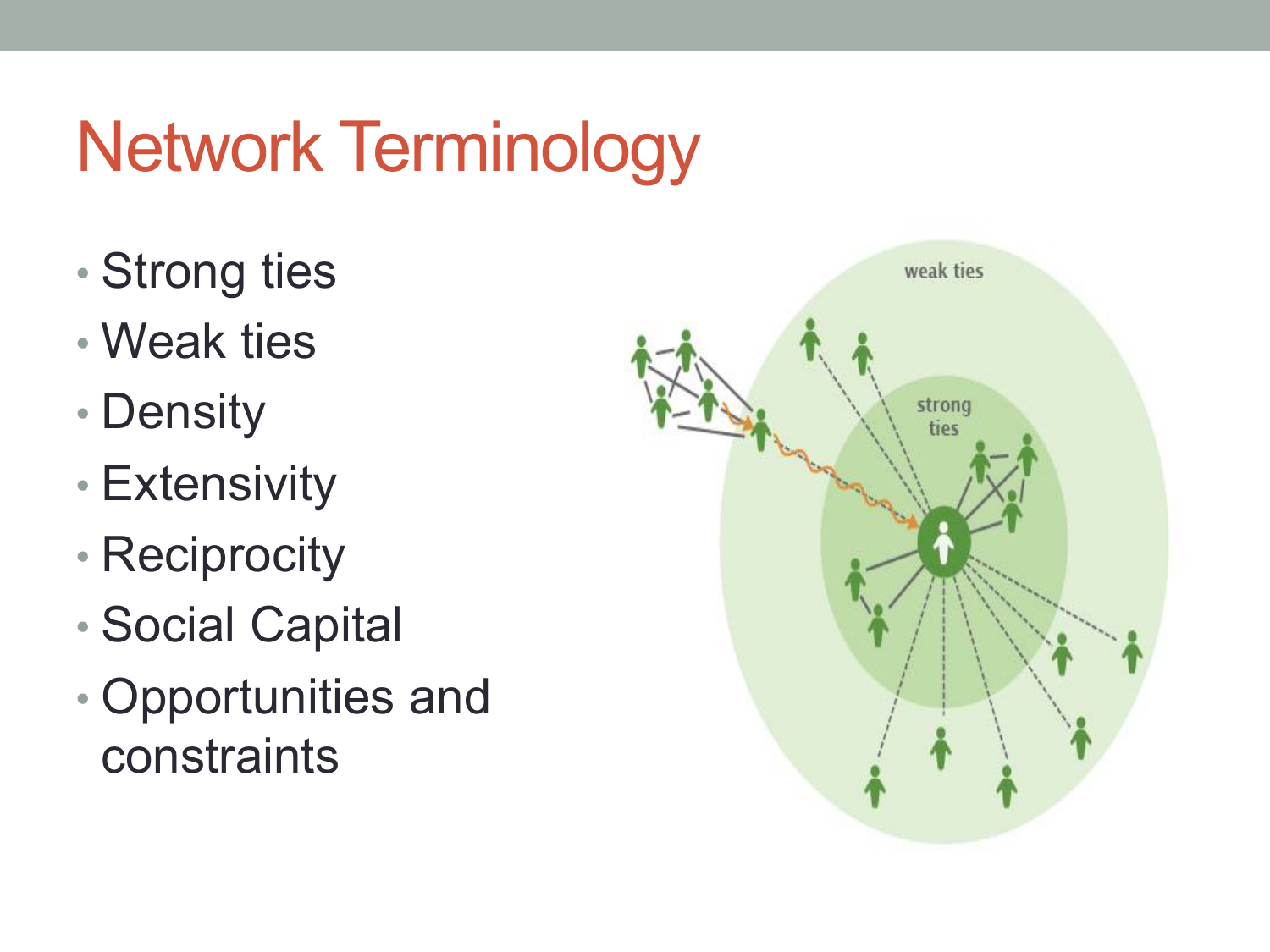## Social Networks and the Success of Groups and Organizations

- Importance of
	- Extensive networks
	- Reciprocal ties
- Promote
	- Trust
	- Information
	- Cooperation, competition, & joint gains

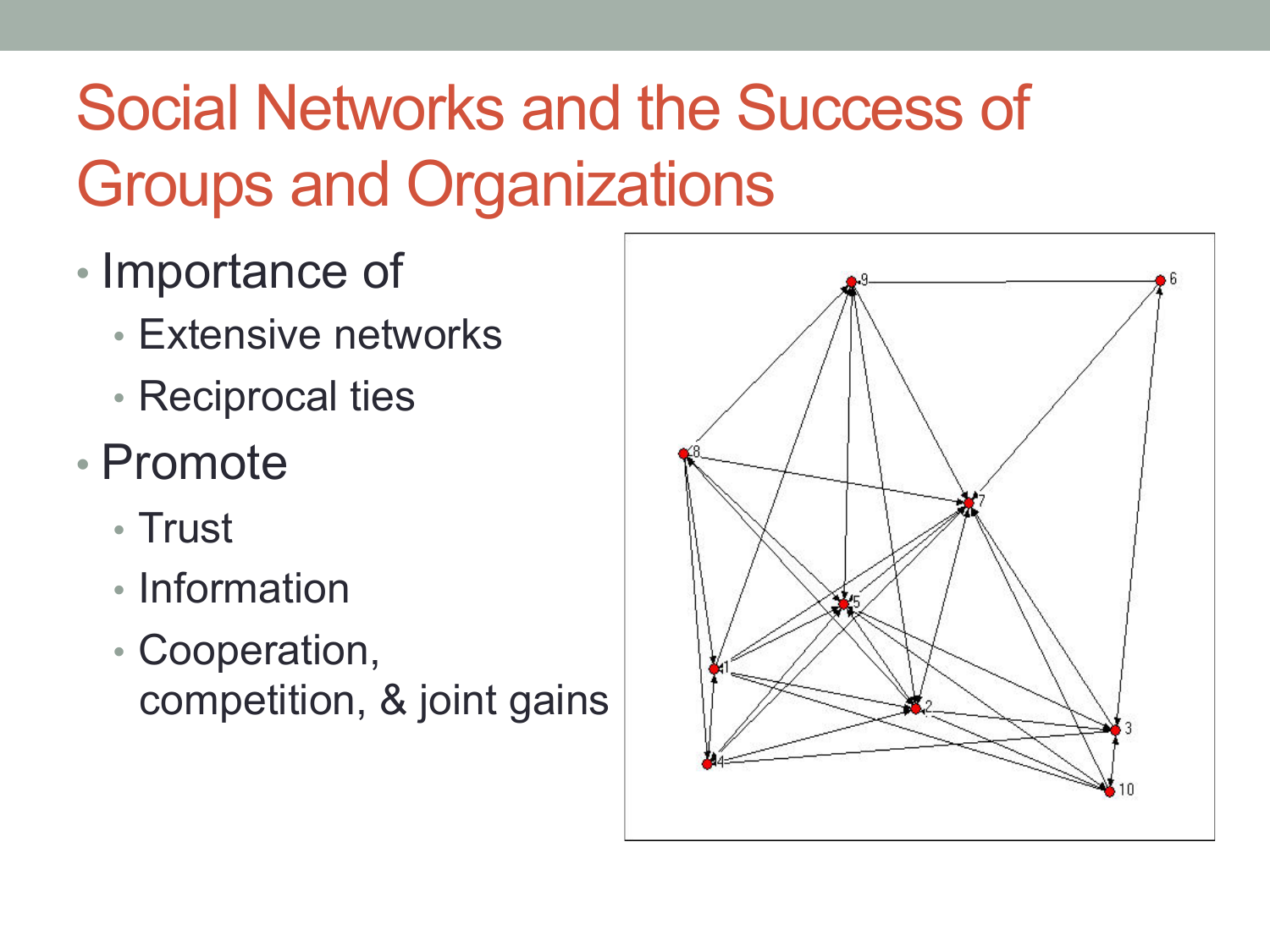#### Individuals' Career Advancement: Weak and Strong Ties

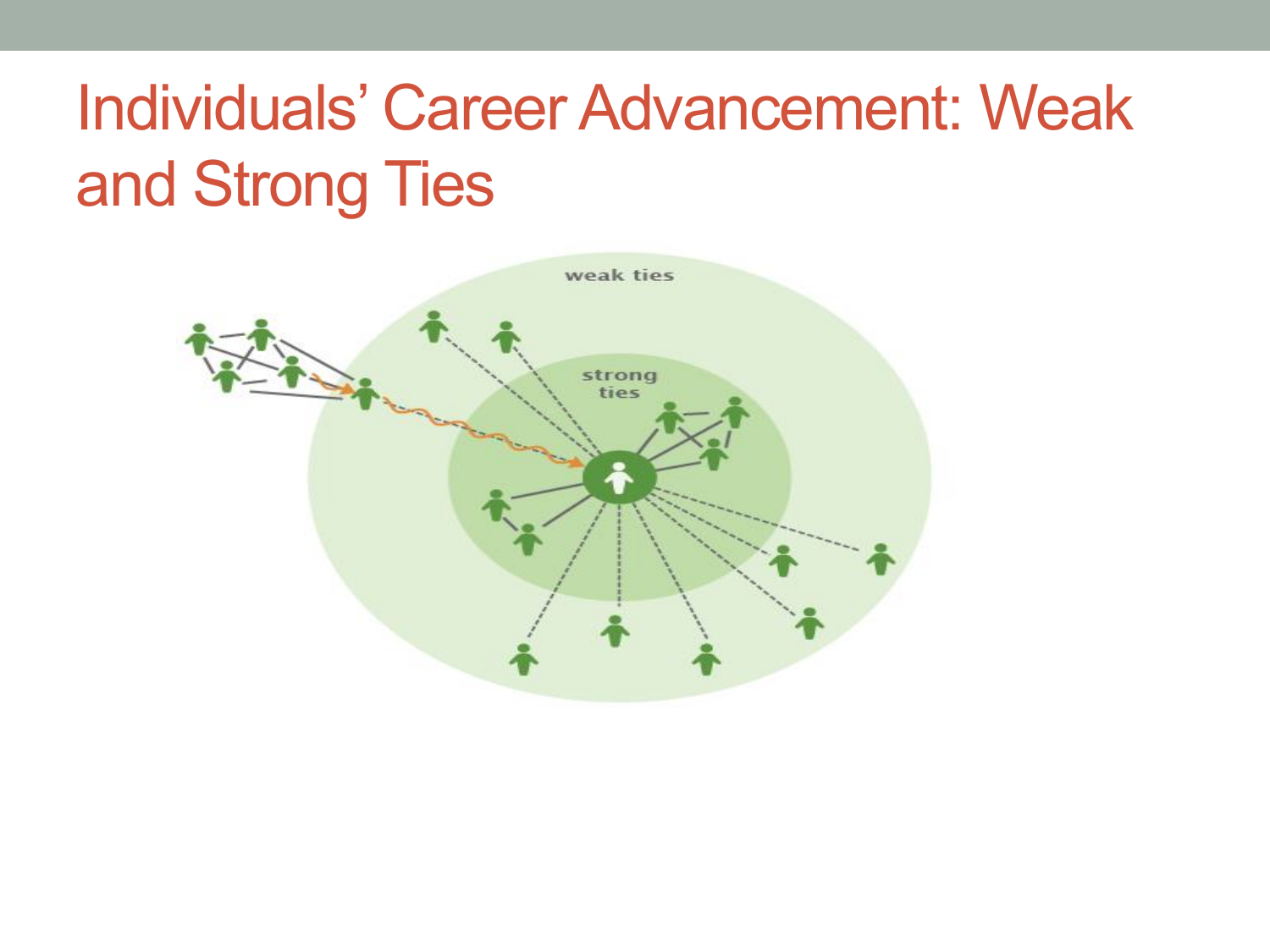## Women's Professional Networks in Male Dominated Fields

- Less extensive than men's
- Less diverse than men's
- Less likely to include mentors and role models
- Less often in strategic locations
- All are factors important for success

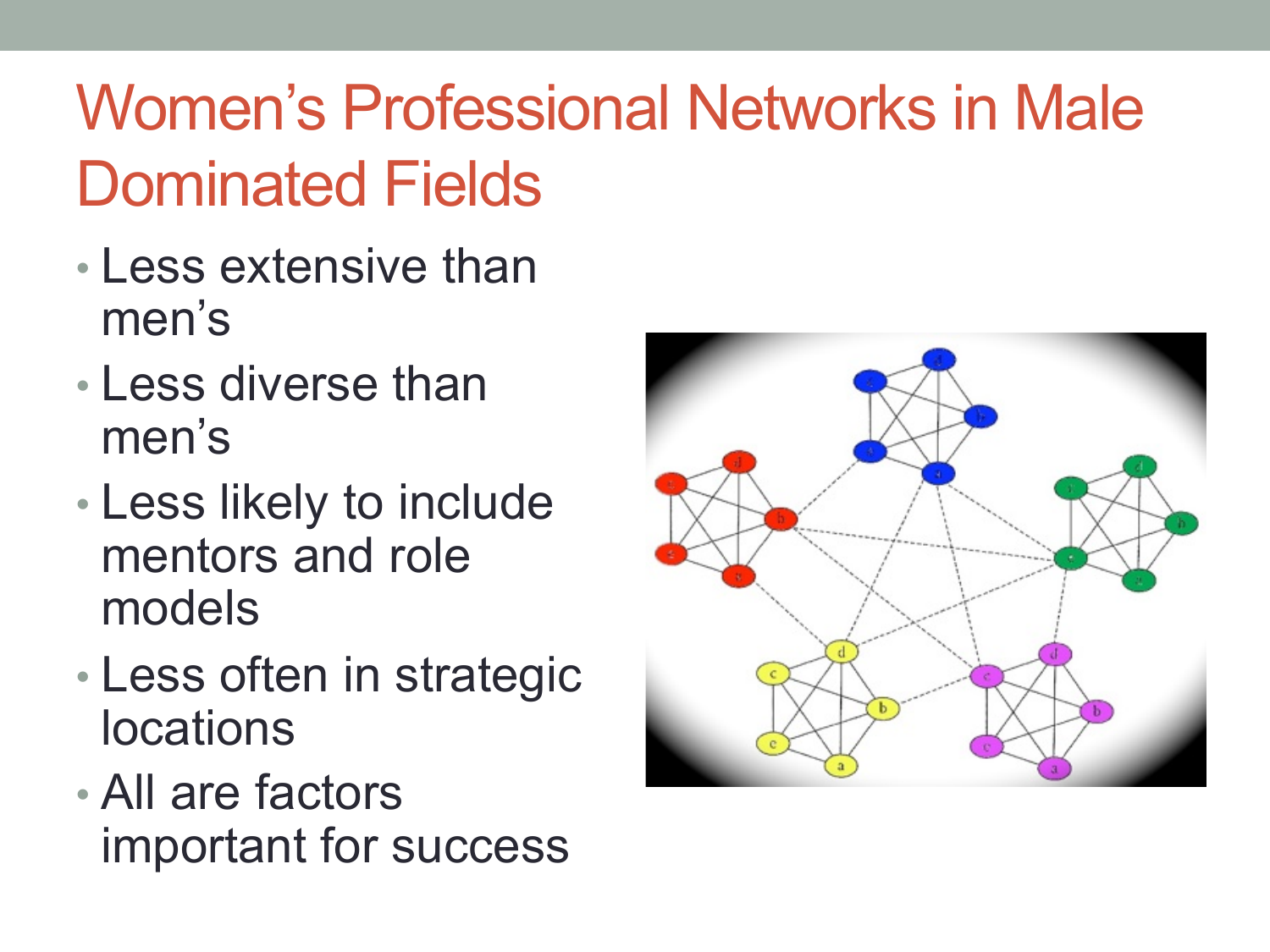## Using Networks to Enhance Career Development

- Extensive ties
- Diverse ties
- Strong ties
- Weak ties
- Mentoring
- Finding right approach for one's personality and needs

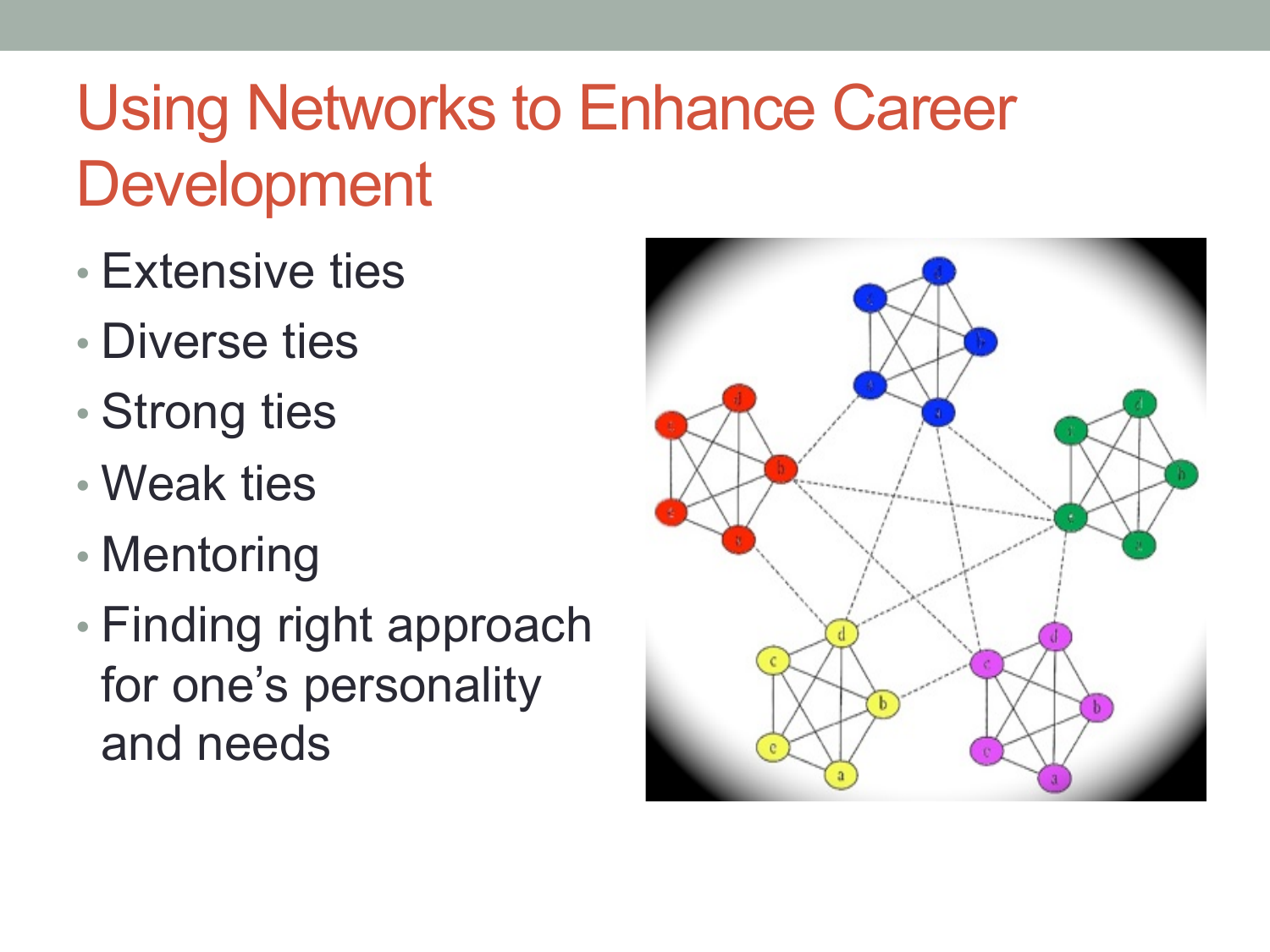### Social Networks and Effective Mitigation and Preparation

• Fatalities from disasters largely unrelated to magnitude  $(r=.10)$ 

| Site and            |           |            |
|---------------------|-----------|------------|
| Year                | Magnitude | Fatalities |
| Northridge,         |           |            |
| 1994                | 6.7       | 51         |
| Haiti, 2010         | 7.0       | 170,000    |
| Loma Prieta,        |           |            |
| 1989                | 7.1       | 63         |
| South Asia,         |           |            |
| 2005                | 7.6       | 75,000     |
| <b>Chile</b> , 2010 | 8.8       | 900        |
| Indian              |           |            |
| Ocean, 2004         | 9.0       | 185,000    |
| Japan, 2011         | 9.0       | 15,000     |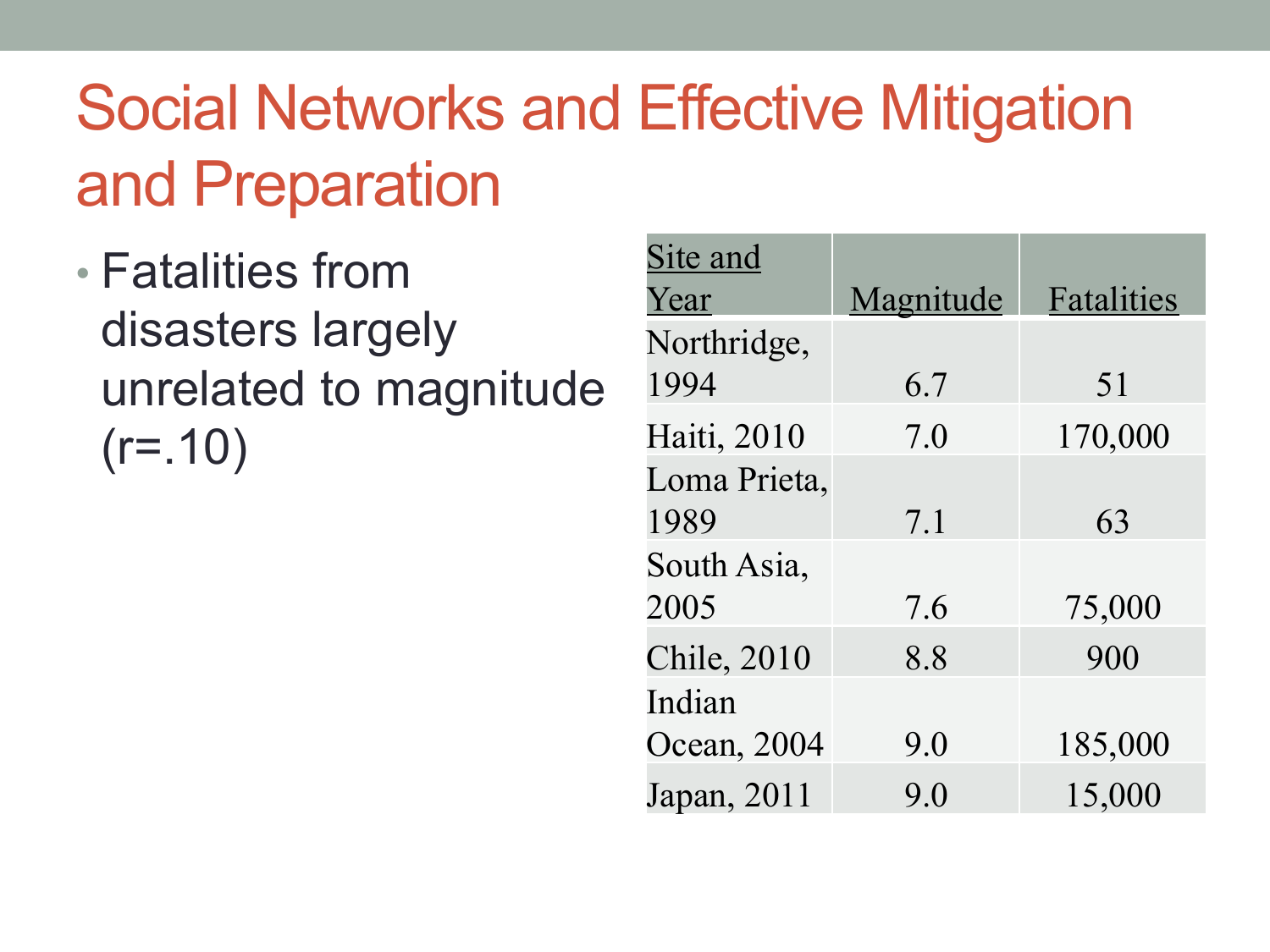# Social Vulnerability

- "…the degree to which societies or socio-economic groups are affected by stresses and hazards, whether brought about by external forces or intrinsic factors – internal and external – that negatively impacts the social cohesion of a country"
- Risk of harm = hazard strength + vulnerability
- Strong social networks (at individual, community, and global level) promote resiliency (lessen vulnerability)
- Poor individuals and nations most at risk, for least likely to have the social cohesion and social networks needed for resiliency